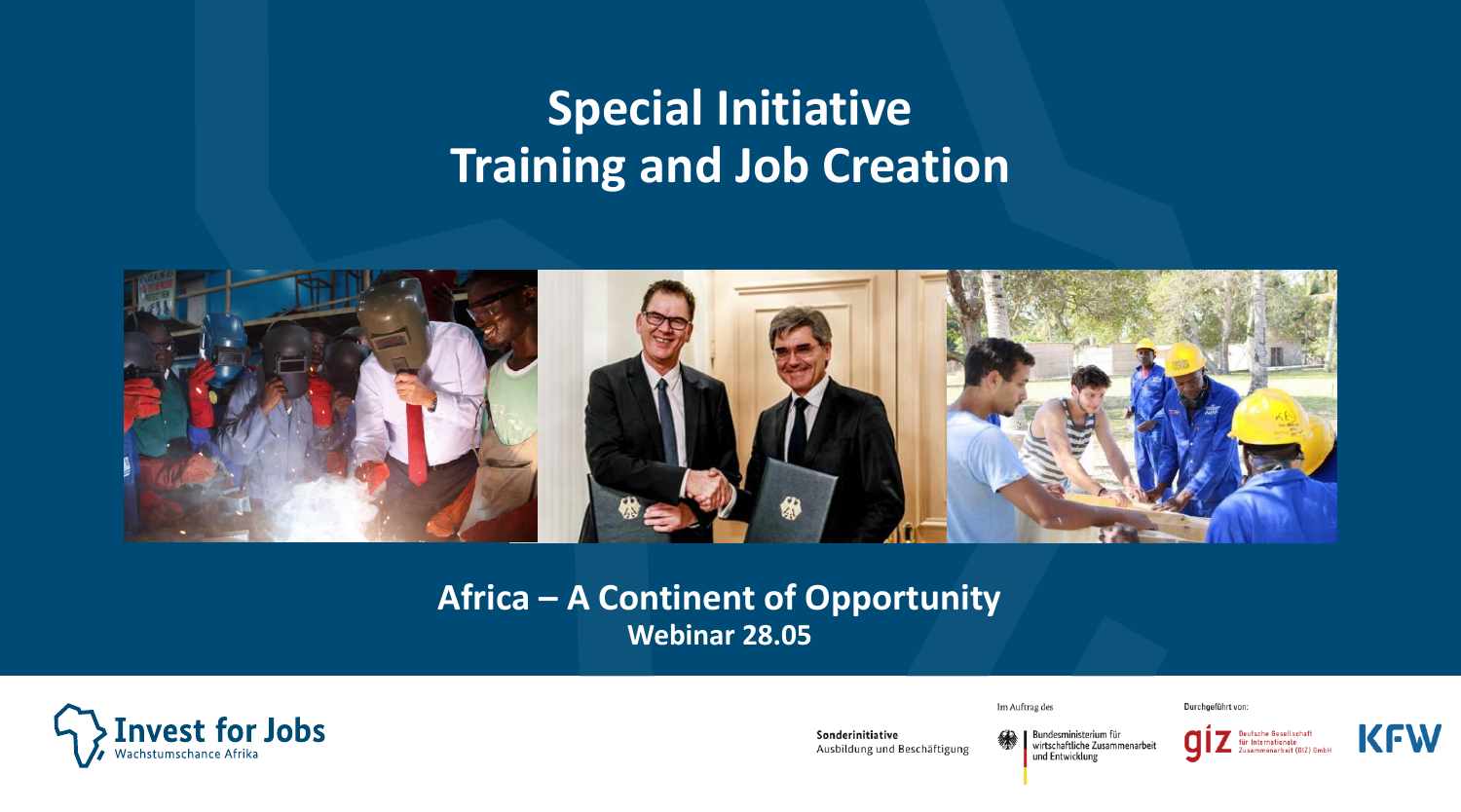# **Our Goals**

Implementation of Marshall Plan and G20 Compact with Africa:

#### **More and better jobs in Africa**

- 100,000 jobs
- 30,000 training positions
- Better work conditions
- → Covid19-response: Saving Jobs & Supply Chains

#### **Additional:**

- Increase **private investments**
- Promote **sustainability**



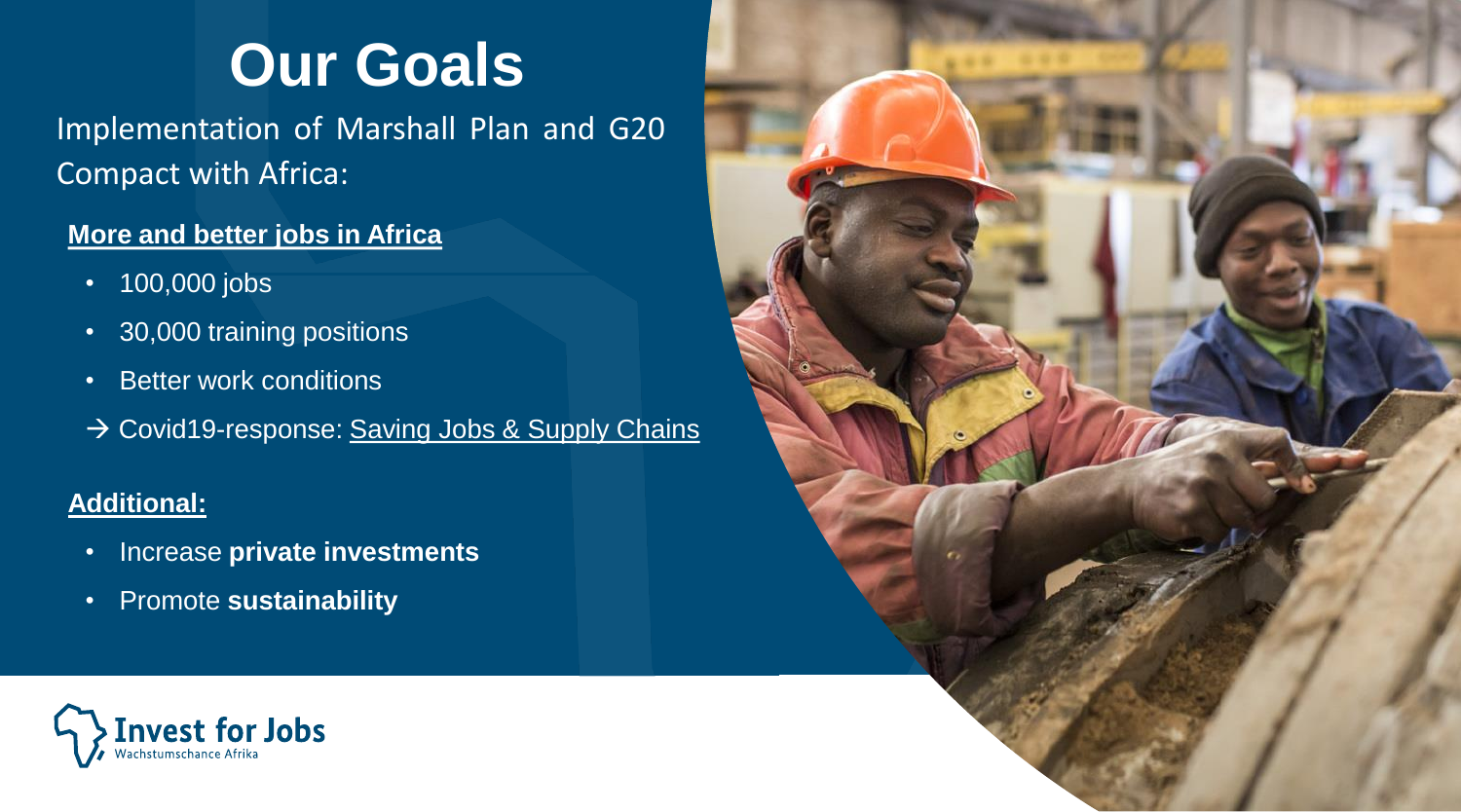## **Our Covid19-Response Offers for European businesses**

### **Short Term:**

- Stabilisation of Supply Chains
- Supporting your suppliers in Africa to adapt to the Covid19 Crisis

## **Medium/Long Term:**

• Support for Near-Shoring of production activities to Africa, closer to EU & US markets







Sonderinitiative

Ausbildung und Beschäftigung

Bundesministerium für wirtschaftliche Zusammenarbeit



Durchgeführt von



und Entwicklung

Im Auftrag des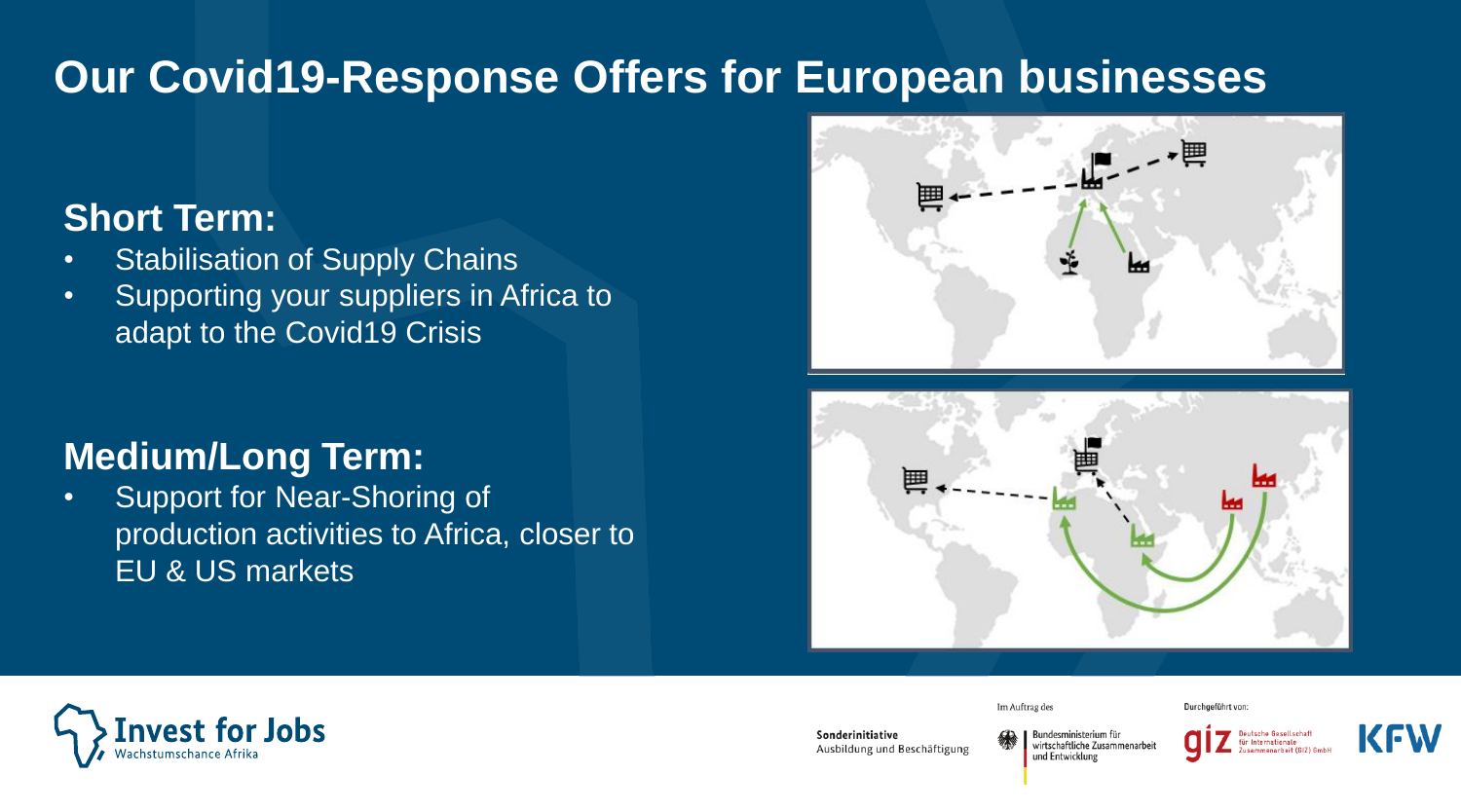## **Focus-countries of the Special Initiative & selected Growth Sectors in Africa**

#### **Pan-African Mega-Trends:**

- **Mobility**
- **Renewable energy**
- **Agribusiness**
- **Infrastructure & Waste Management**





Sonderinitiative Ausbildung und Beschäftigung

Im Auftrag des

**Rundesministerium für** wirtschaftliche Zusammenarbeit und Entwicklung



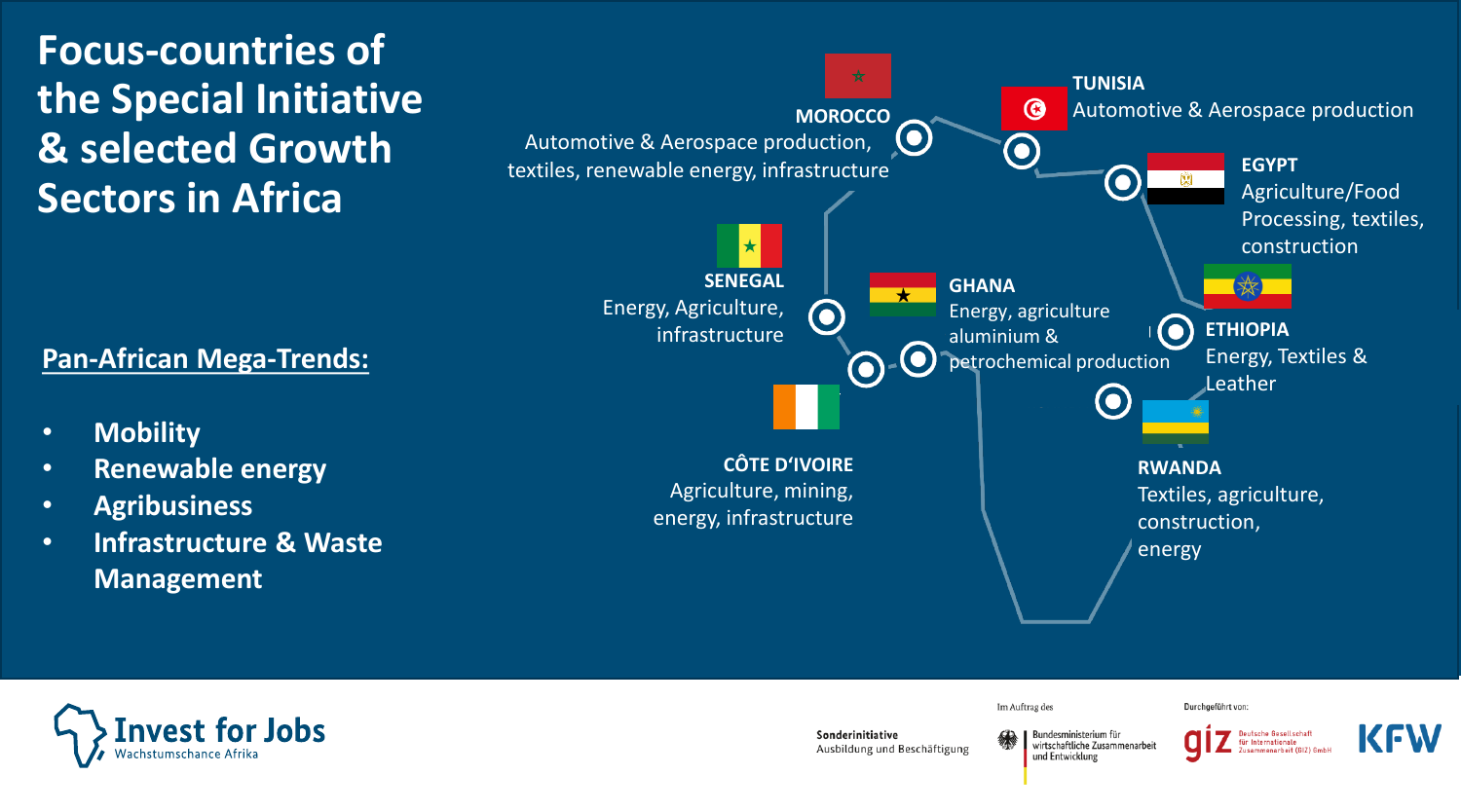## **Support Offers for Businesses**

- Broad spectrum of individually tailored support services
- As part of a long-term Win-Win partnership with your company →Support of your investment project & creation of jobs in Africa
- Central role: **Joint project development with several companies**  →**Formation of company-consortia**





Sonderinitiative Ausbildung und Beschäftigung Bundesministerium für wirtschaftliche Zusammenarbeit und Entwicklung

Im Auftrag des



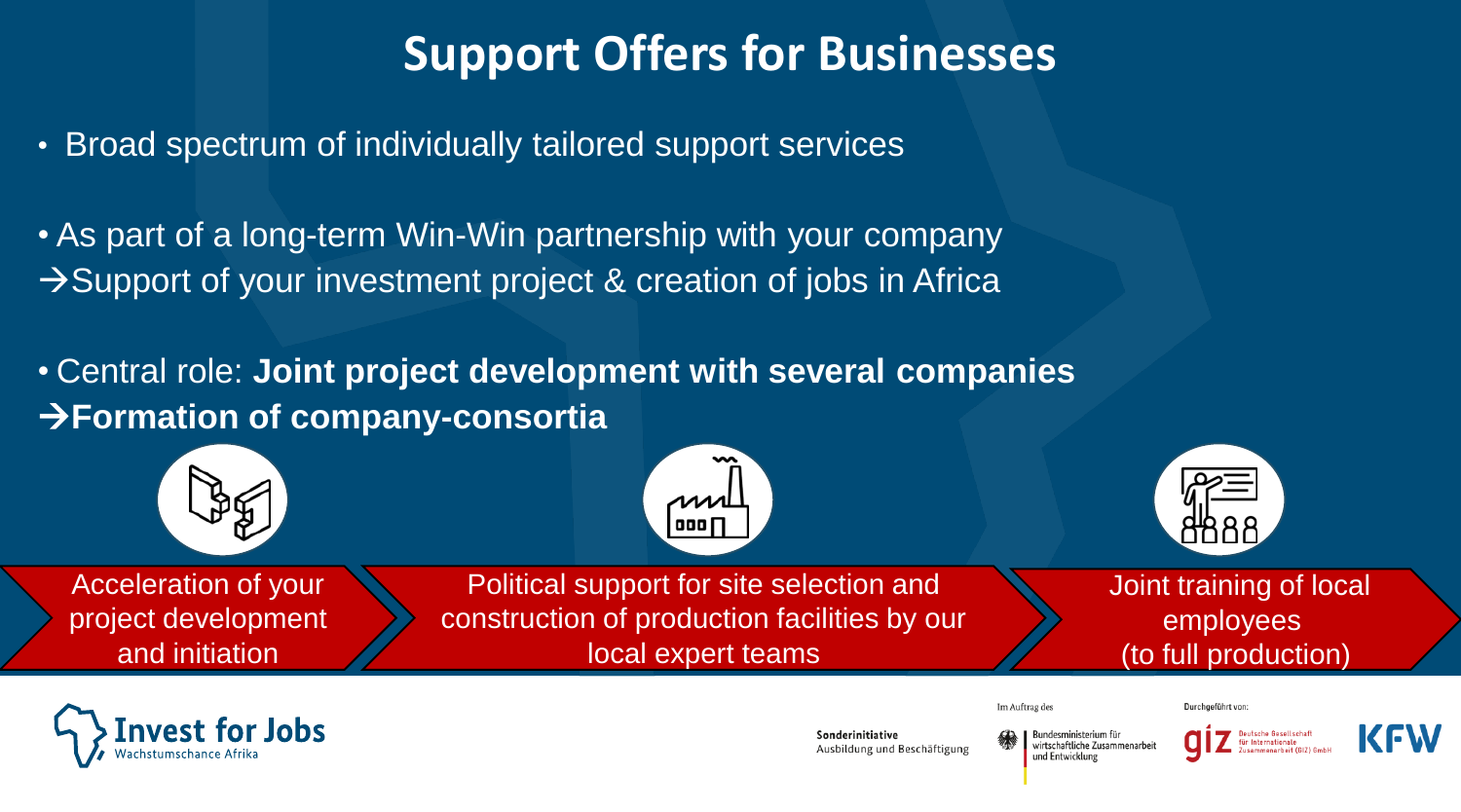## **Support Offers for Businesses**

### **I. Business & Invest Lab – Joint Project Development**



Advice on industry specifics & local basic conditions



### • Feasibility studies





• Contacts and matchmaking • Logistic processes & customs clearance



• Establishment of sustainable



value- and supply chains **Financing**, e.g. for internal company training or the strengthening of local suppliers



Sonderinitiative Ausbildung und Beschäftigung

Im Auftrag des

Rundesministerium für wirtschaftliche Zusammenarbei und Entwicklung



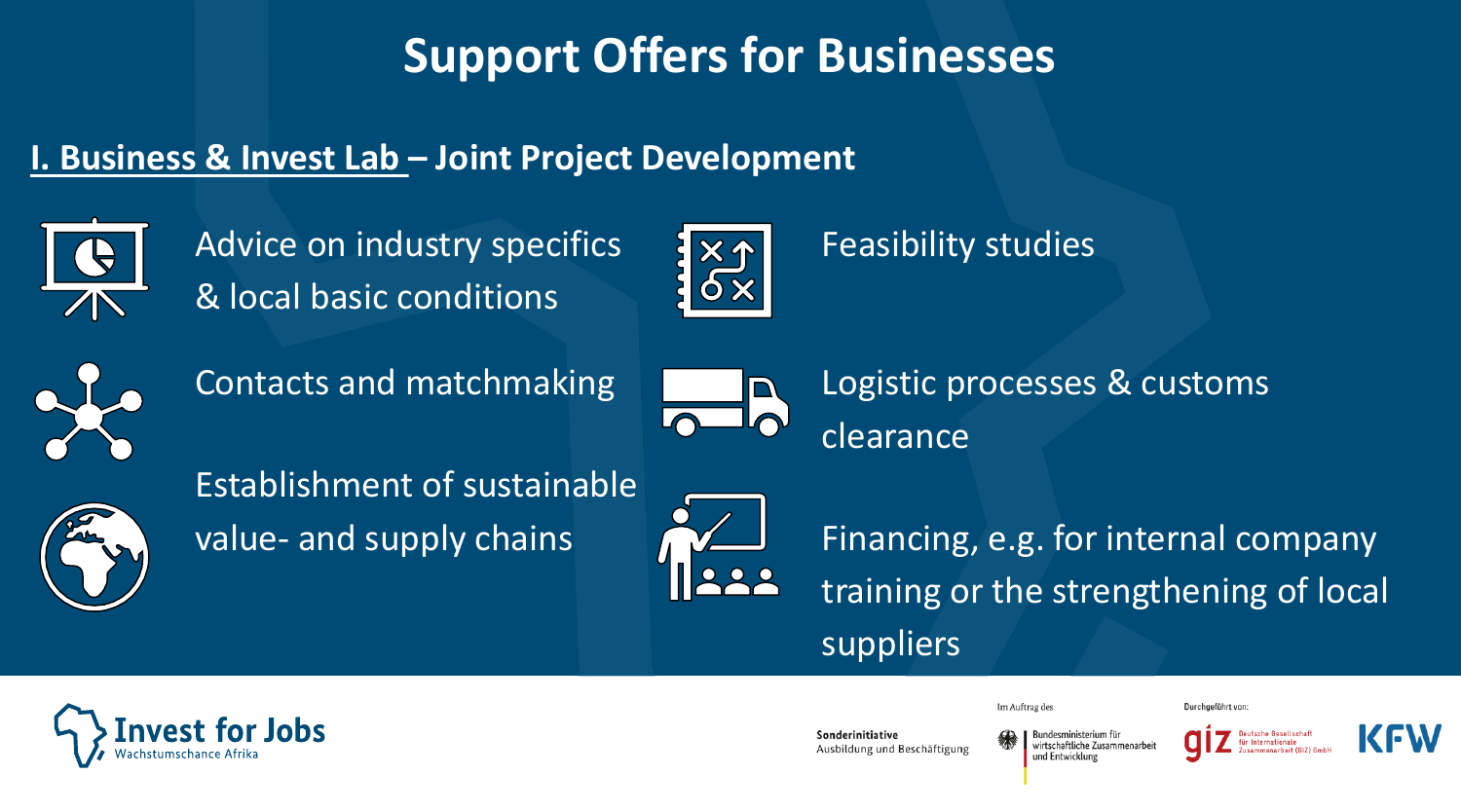## **Support Offers for Businesses**

### **II. Development Partnerships with develoPPP for jobs (GIZ)**

- **Focus:** Development partnerships between private and public sector to promote employment;
- Funding per Project: € 100,000 to € 2 Mio. of public contributions (max. 50%)

### **III. Investment Facility for Employment (KfW Development Bank)**

• **Focus:** Investment grants to promote employment (e.g. in infrastructure) • Funding per Project: € 1 Mio. to € 10 Mio., selection via *Call for Proposals*



Im Auftrag des

Ausbildung und Beschäftigung

ındesministerium für wirtschaftliche Zusammenarbeit und Entwicklung



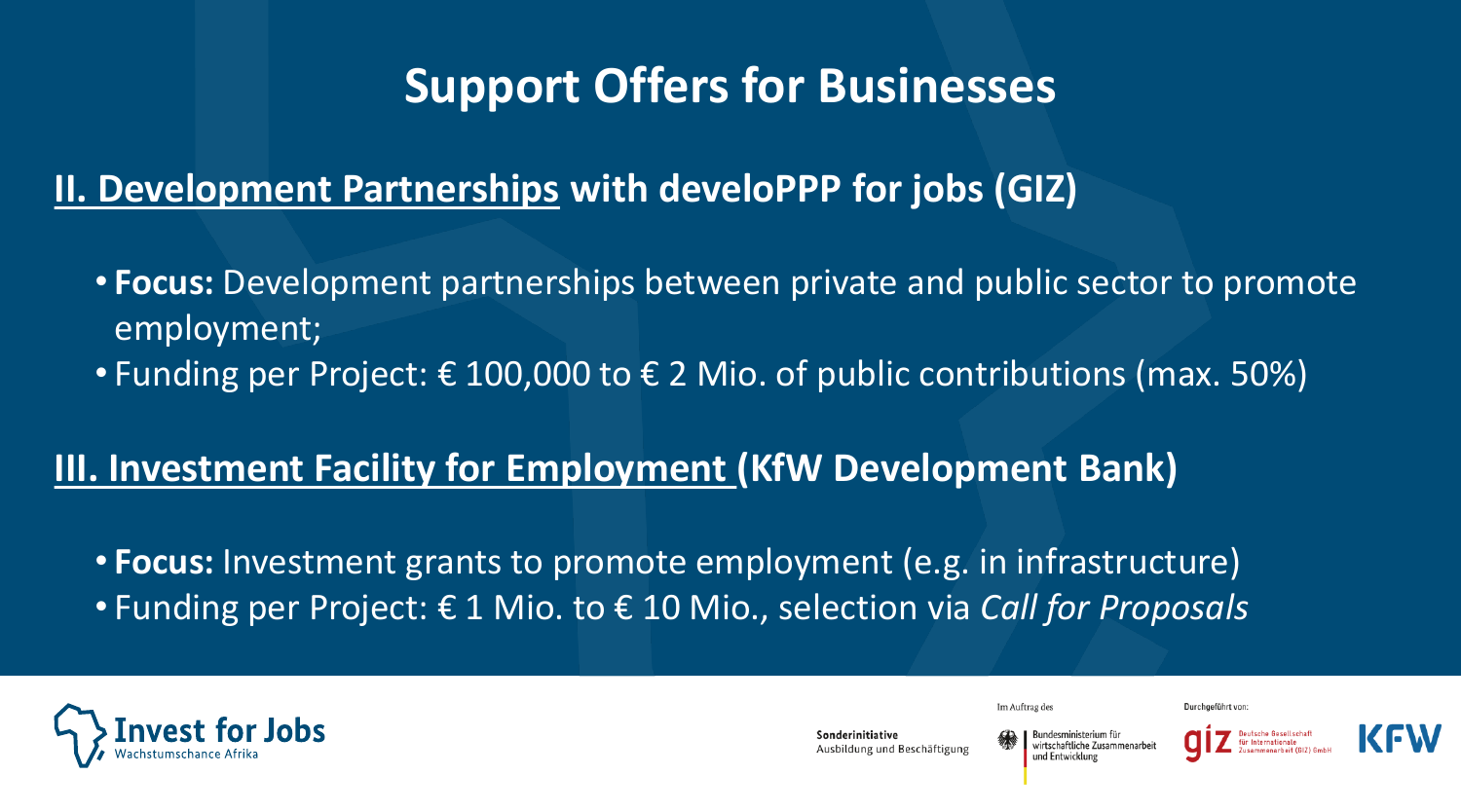## **Tunisian Automotive Management Academy (TAMA)**

#### **Objective**

Innovative training and job partnership for further qualification and creation of an additional 260 training positions and 7,500 jobs

#### **Background**

Lack of middle management personnel & low staff retention rates are major obstacles for investments & job creation in the Tunisian automotive sector



#### **Approach**

- Establishment of a training centre based on the German dual system
- Training for middle management positions (soft skills, lean & project management, economy), and trainings for trainers

#### **Results (so far)**

- Official Opening of TAMA in September 2019
- First training round completed in February 2020
- Online courses since April 2020, including a women-only course
- 97 trained candidates so far

### Partner

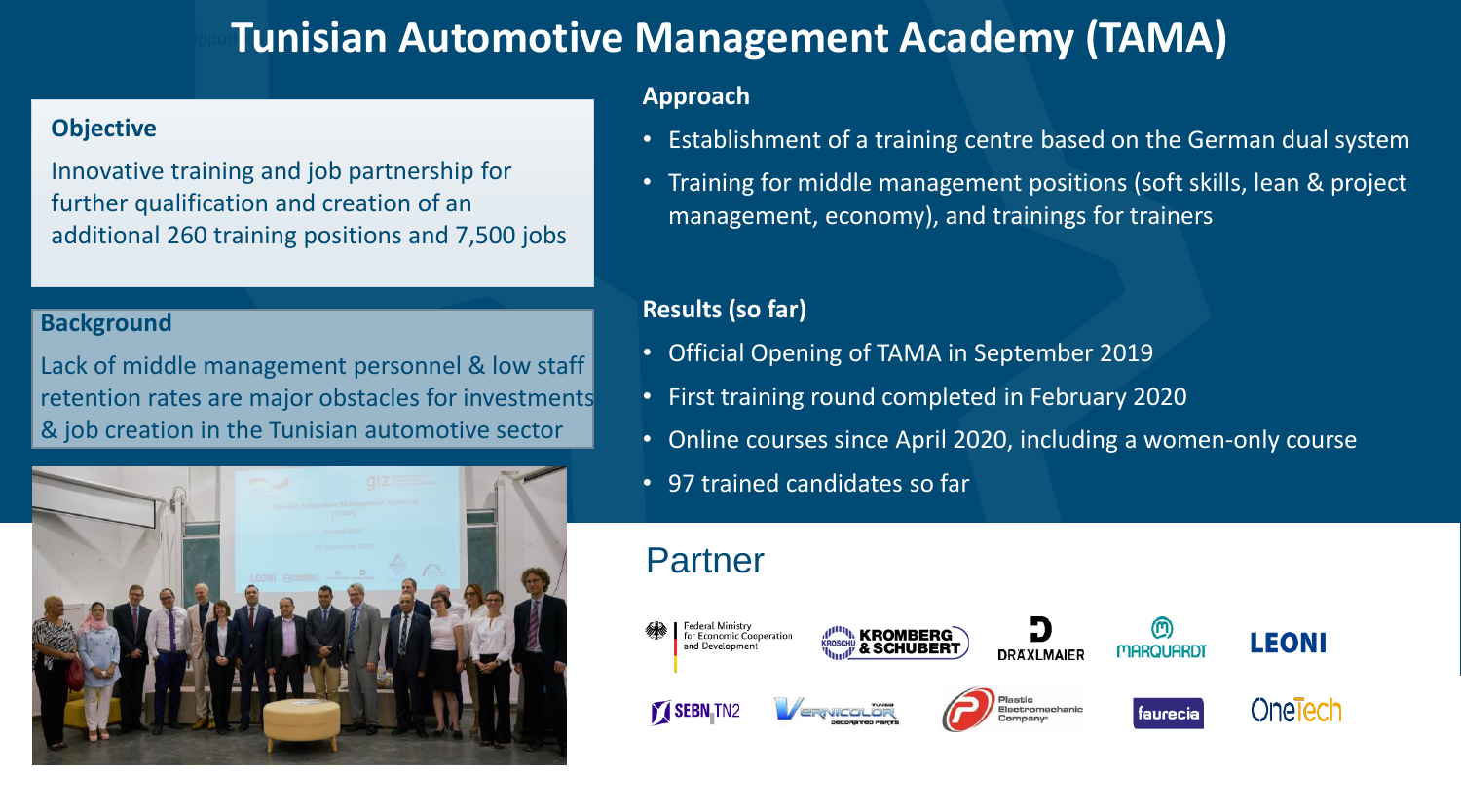## **Next Steps**

#### • Contact us!

- We develop your project with you and connect you with like-minded business partners in Europe and Africa.
- We support you in the realisation of your investment on site.
- Together we create perspectives in Africa.

or Jobs



Im Auftrag des

Durchgeführt von:





Sonderinitiative Ausbildung und Beschäftigung Bundesministerium für wirtschaftliche Zusammenarbeit und Entwicklung